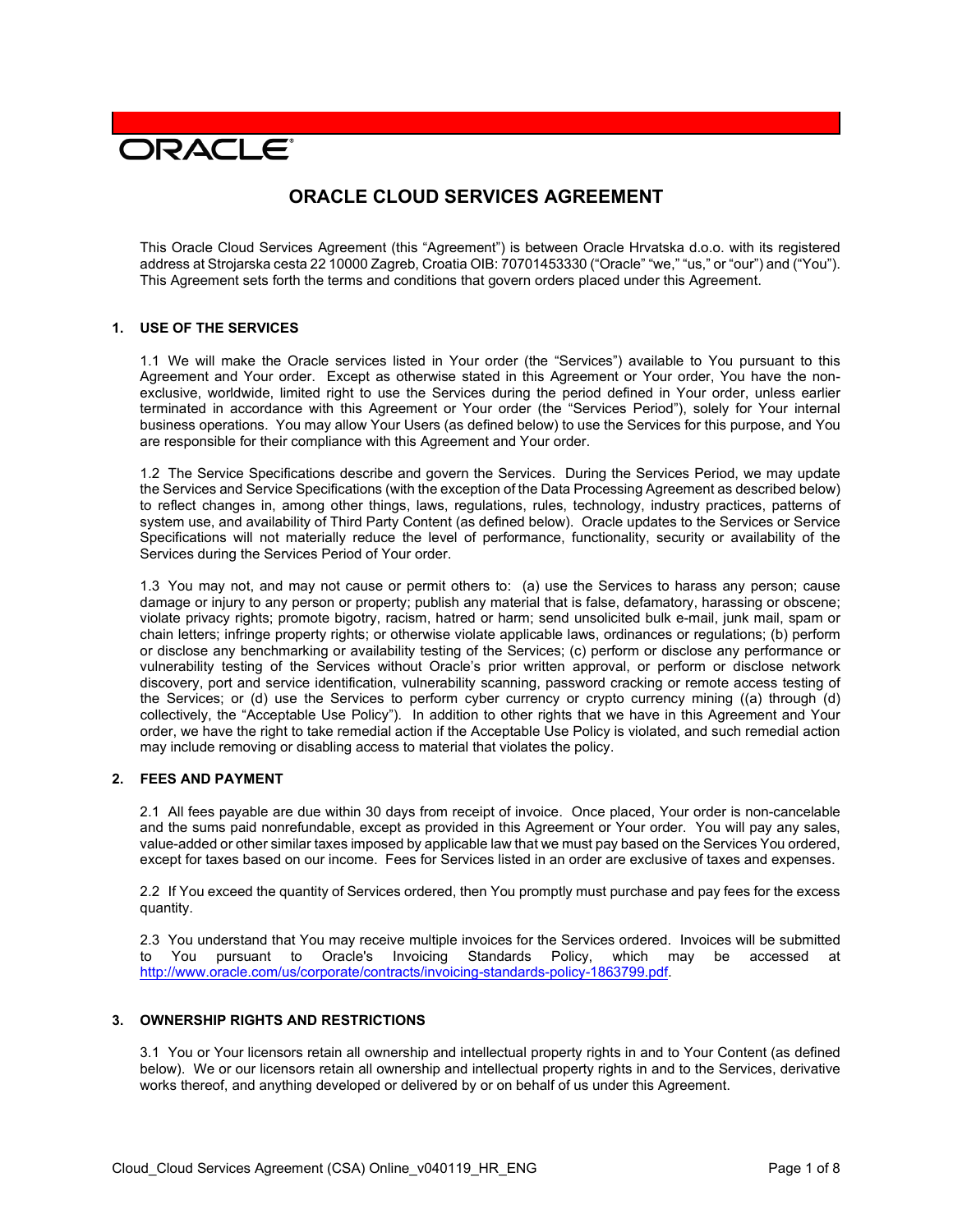3.2 You may have access to Third Party Content through use of the Services. Unless otherwise stated in Your order, all ownership and intellectual property rights in and to Third Party Content and the use of such content is governed by separate third party terms between You and the third party.

3.3 You grant us the right to host, use, process, display and transmit Your Content to provide the Services pursuant to and in accordance with this Agreement and Your order. You have sole responsibility for the accuracy, quality, integrity, legality, reliability, and appropriateness of Your Content, and for obtaining all rights related to Your Content required by Oracle to perform the Services.

3.4 You may not, and may not cause or permit others to: (a) modify, make derivative works of, disassemble, decompile, reverse engineer, reproduce, republish, download, or copy any part of the Services (including data structures or similar materials produced by programs); (b) access or use the Services to build or support, directly or indirectly, products or services competitive to Oracle; or (c) license, sell, transfer, assign, distribute, outsource, permit timesharing or service bureau use of, commercially exploit, or make available the Services to any third party except as permitted by this Agreement or Your order.

# **4. NONDISCLOSURE**

4.1 By virtue of this Agreement, the parties may disclose to each other information that is confidential ("Confidential Information"). Confidential Information shall be limited to the terms and pricing under this Agreement and Your order, Your Content residing in the Services, and all information clearly identified as confidential at the time of disclosure.

4.2 A party's Confidential Information shall not include information that: (a) is or becomes a part of the public domain through no act or omission of the other party; (b) was in the other party's lawful possession prior to the disclosure and had not been obtained by the other party either directly or indirectly from the disclosing party; (c) is lawfully disclosed to the other party by a third party without restriction on the disclosure; or (d) is independently developed by the other party.

4.3 Each party agrees not to disclose the other party's Confidential Information to any third party other than as set forth in the following sentence for a period of five years from the date of the disclosing party's disclosure of the Confidential Information to the receiving party; however, we will protect the confidentiality of Your Content residing in the Services for as long as such information resides in the Services. Each party may disclose Confidential Information only to those employees, agents or subcontractors who are required to protect it against unauthorized disclosure in a manner no less protective than required under this Agreement, and each party may disclose the other party's Confidential Information in any legal proceeding or to a governmental entity as required by law. We will protect the confidentiality of Your Content residing in the Services in accordance with the Oracle security practices defined as part of the Service Specifications applicable to Your order.

# **5. PROTECTION OF YOUR CONTENT**

5.1 In order to protect Your Content provided to Oracle as part of the provision of the Services, Oracle will comply with the applicable administrative, physical, technical and other safeguards, and other applicable aspects of system and content management, available at [http://www.oracle.com/us/corporate/contracts/cloud-services/index.html.](http://www.oracle.com/us/corporate/contracts/cloud-services/index.html)

5.2 To the extent Your Content includes Personal Data (as that term is defined in the applicable data privacy policies and the Data Processing Agreement (as that term is defined below)), Oracle will furthermore comply with the following:

- a. the relevant Oracle privacy policies applicable to the Services, available at [http://www.oracle.com/us/legal/privacy/overview/index.html;](http://www.oracle.com/us/legal/privacy/overview/index.html) and
- b. the applicable version of the Data Processing Agreement for Oracle Services (the "Data Processing Agreement"), unless stated otherwise in Your order. The version of the Data Processing Agreement applicable to Your order (a) is available at [https://www.oracle.com/corporate/contracts/cloud](https://www.oracle.com/corporate/contracts/cloud-services/contracts.html#data-processing)[services/contracts.html#data-processing](https://www.oracle.com/corporate/contracts/cloud-services/contracts.html#data-processing) and is incorporated herein by reference, and (b) will remain in force during the Services Period of Your order. In the event of any conflict between the terms of the Data Processing Agreement and the terms of the Service Specifications (including any applicable Oracle privacy policies), the terms of the Data Processing Agreement shall take precedence.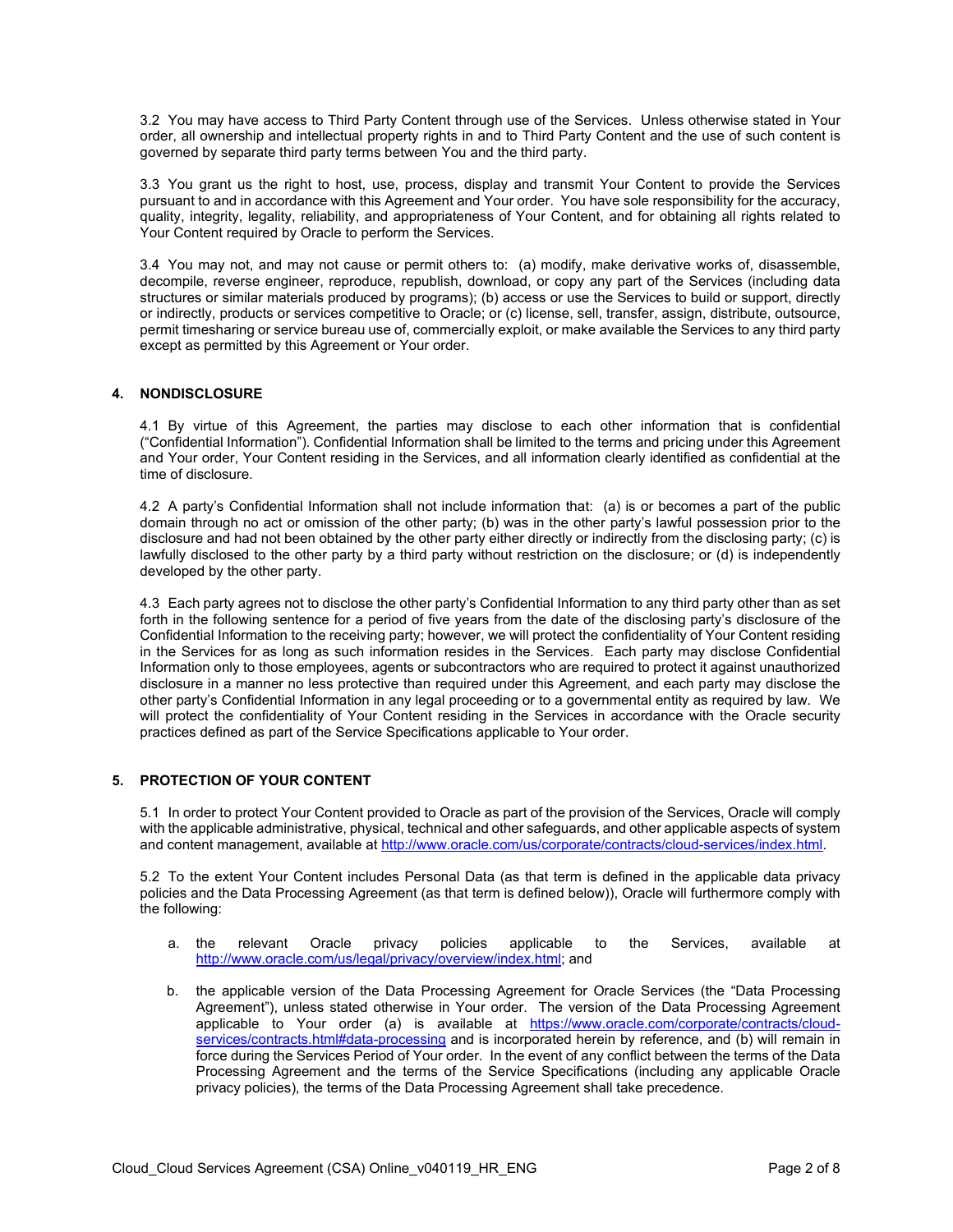5.3 Without prejudice to Sections 5.1 and 5.2 above, You are responsible for (a) any required notices, consents and/or authorizations related to Your provision of, and our processing of, Your Content (including any Personal Data) as part of the Services, (b) any security vulnerabilities, and the consequences of such vulnerabilities, arising from Your Content, including any viruses, Trojan horses, worms or other harmful programming routines contained in Your Content, and (c) any use by You or Your Users of the Services in a manner that is inconsistent with the terms of this Agreement. To the extent You disclose or transmit Your Content to a third party, we are no longer responsible for the security, integrity or confidentiality of such content outside of Oracle's control.

5.4 Unless otherwise specified in Your order (including in the Service Specifications), Your Content may not include any sensitive or special data that imposes specific data security or data protection obligations on Oracle in addition to or different from those specified in the Service Specifications. If available for the Services, You may purchase additional services from us (e.g., Oracle Payment Card Industry Compliance Services) designed to address specific data security or data protection requirements applicable to such sensitive or special data You seek to include in Your Content.

#### **6. WARRANTIES, DISCLAIMERS AND EXCLUSIVE REMEDIES**

6.1 Each party represents that it has validly entered into this Agreement and that it has the power and authority to do so. We warrant that during the Services Period we will perform the Services using commercially reasonable care and skill in all material respects as described in the Service Specifications. If the Services provided to You were not performed as warranted, You must promptly provide us with a written notice that describes the deficiency in the Services (including, as applicable, the service request number notifying us of the deficiency in the Services).

6.2 WE DO NOT WARRANT THAT THE SERVICES WILL BE PERFORMED ERROR-FREE OR UNINTERRUPTED, THAT WE WILL CORRECT ALL SERVICES ERRORS, OR THAT THE SERVICES WILL MEET YOUR REQUIREMENTS OR EXPECTATIONS. WE ARE NOT RESPONSIBLE FOR ANY ISSUES RELATED TO THE PERFORMANCE, OPERATION OR SECURITY OF THE SERVICES THAT ARISE FROM YOUR CONTENT OR THIRD PARTY CONTENT OR SERVICES PROVIDED BY THIRD PARTIES.

6.3 FOR ANY BREACH OF THE SERVICES WARRANTY, YOUR EXCLUSIVE REMEDY AND OUR ENTIRE LIABILITY SHALL BE THE CORRECTION OF THE DEFICIENT SERVICES THAT CAUSED THE BREACH OF WARRANTY, OR, IF WE CANNOT SUBSTANTIALLY CORRECT THE DEFICIENCY IN A COMMERCIALLY REASONABLE MANNER, YOU MAY END THE DEFICIENT SERVICES AND WE WILL REFUND TO YOU THE FEES FOR THE TERMINATED SERVICES THAT YOU PRE-PAID TO US FOR THE PERIOD FOLLOWING THE EFFECTIVE DATE OF TERMINATION.

6.4 TO THE EXTENT NOT PROHIBITED BY LAW, THESE WARRANTIES ARE EXCLUSIVE AND THERE ARE NO OTHER EXPRESS OR IMPLIED WARRANTIES OR CONDITIONS INCLUDING FOR SOFTWARE, HARDWARE, SYSTEMS, NETWORKS OR ENVIRONMENTS OR FOR MERCHANTABILITY, SATISFACTORY QUALITY AND FITNESS FOR A PARTICULAR PURPOSE.

# **7. LIMITATION OF LIABILITY**

7.1 IN NO EVENT WILL EITHER PARTY OR ITS AFFILIATES BE LIABLE FOR ANY INDIRECT, CONSEQUENTIAL, INCIDENTAL, SPECIAL, PUNITIVE, OR EXEMPLARY DAMAGES, OR ANY LOSS OF REVENUE, PROFITS (EXCLUDING FEES UNDER THIS AGREEMENT), SALES, DATA, DATA USE, GOODWILL, OR REPUTATION.

7.2 IN NO EVENT SHALL THE AGGREGATE LIABILITY OF ORACLE AND OUR AFFILIATES ARISING OUT OF OR RELATED TO THIS AGREEMENT OR YOUR ORDER, WHETHER IN CONTRACT, TORT, OR OTHERWISE, EXCEED THE TOTAL AMOUNTS ACTUALLY PAID UNDER YOUR ORDER FOR THE SERVICES GIVING RISE TO THE LIABILITY DURING THE TWELVE (12) MONTHS IMMEDIATELY PRECEDING THE EVENT GIVING RISE TO SUCH LIABILITY.

#### **8. INDEMNIFICATION**

8.1 If a third party makes a claim against either You or Oracle ("Recipient" which may refer to You or us depending upon which party received the Material), that any information, design, specification, instruction, software, service, data, hardware, or material (collectively, "Material") furnished by either You or us ("Provider" which may refer to You or us depending on which party provided the Material) and used by the Recipient infringes the third party's intellectual property rights, the Provider, at the Provider's sole cost and expense, will defend the Recipient against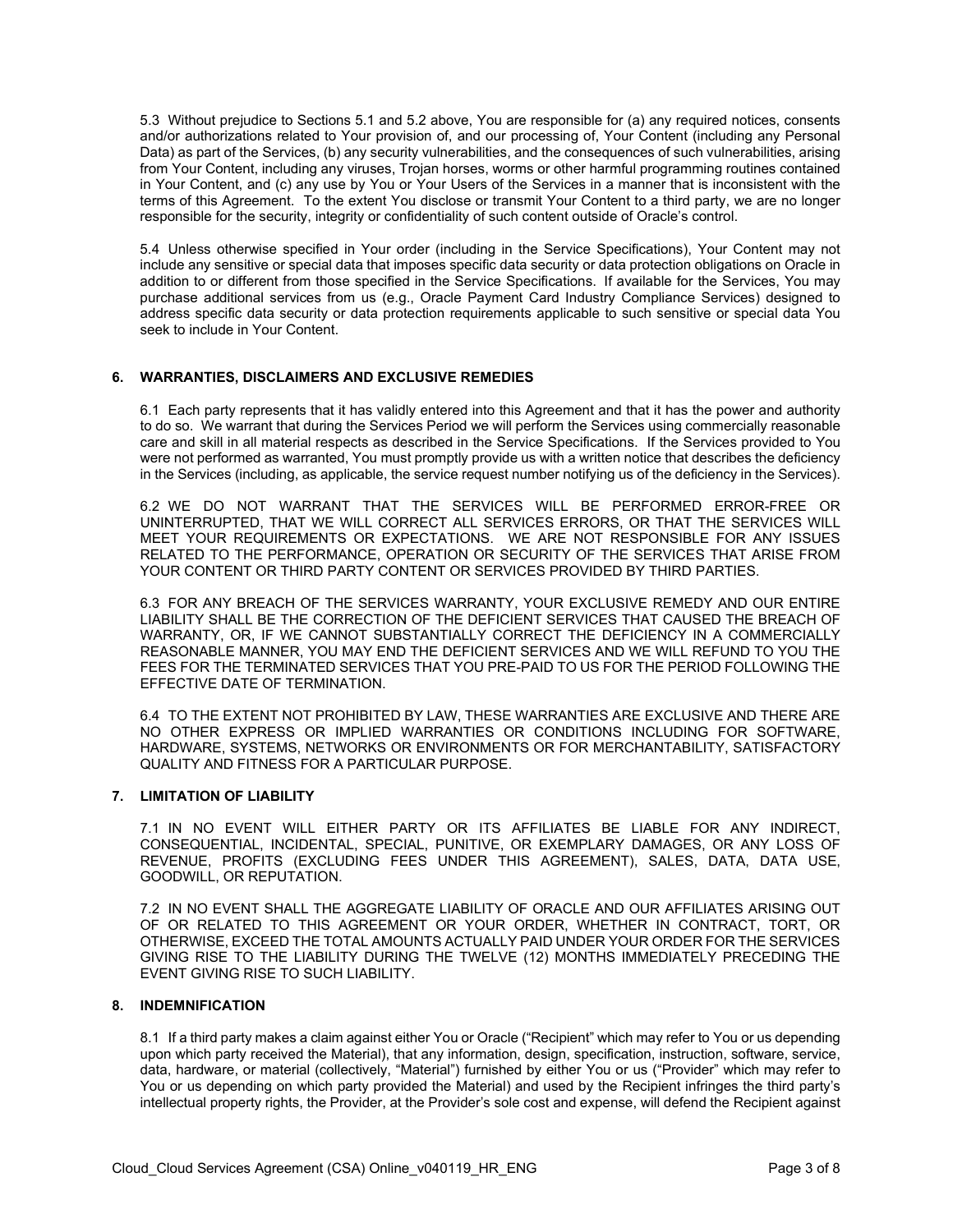the claim and indemnify the Recipient from the damages, liabilities, costs and expenses awarded by the court to the third party claiming infringement or the settlement agreed to by the Provider, if the Recipient does the following:

- a. notifies the Provider promptly in writing, not later than 30 days after the Recipient receives notice of the claim (or sooner if required by applicable law);
- b. gives the Provider sole control of the defense and any settlement negotiations; and
- c. gives the Provider the information, authority and assistance the Provider needs to defend against or settle the claim.

8.2 If the Provider believes or it is determined that any of the Material may have violated a third party's intellectual property rights, the Provider may choose to either modify the Material to be non-infringing (while substantially preserving its utility or functionality) or obtain a license to allow for continued use, or if these alternatives are not commercially reasonable, the Provider may end the license for, and require return of, the applicable Material and refund any unused, prepaid fees the Recipient may have paid to the other party for such Material. If such return materially affects our ability to meet obligations under the relevant order, then we may, upon 30 days prior written notice, terminate the order. If such Material is third party technology and the terms of the third party license do not allow us to terminate the license, then we may, upon 30 days prior written notice, end the Services associated with such Material and refund any unused, prepaid fees for such Services.

8.3 The Provider will not indemnify the Recipient if the Recipient (a) alters the Material or uses it outside the scope of use identified in the Provider's user or program documentation or Service Specifications, or (b) uses a version of the Material which has been superseded, if the infringement claim could have been avoided by using an unaltered current version of the Material which was made available to the Recipient. The Provider will not indemnify the Recipient to the extent that an infringement claim is based upon any Material not furnished by the Provider. We will not indemnify You to the extent that an infringement claim is based on Third Party Content or any Material from a third party portal or other external source that is accessible or made available to You within or by the Services (e.g., a social media post from a third party blog or forum, a third party Web page accessed via a hyperlink, marketing data from third party data providers, etc.).

8.4 This Section 8 provides the parties' exclusive remedy for any infringement claims or damages.

#### **9. TERM AND TERMINATION**

- 9.1 This Agreement is valid for the order which this Agreement accompanies.
- 9.2 Services shall be provided for the Services Period defined in Your order.

9.3 We may suspend Your or Your Users' access to, or use of, the Services if we believe that (a) there is a significant threat to the functionality, security, integrity, or availability of the Services or any content, data, or applications in the Services; (b) You or Your Users are accessing or using the Services to commit an illegal act; or (c) there is a violation of the Acceptable Use Policy. When reasonably practicable and lawfully permitted, we will provide You with advance notice of any such suspension. We will use reasonable efforts to re-establish the Services promptly after we determine that the issue causing the suspension has been resolved. During any suspension period, we will make Your Content (as it existed on the suspension date) available to You. Any suspension under this Section shall not excuse You from Your obligation to make payments under this Agreement.

9.4 If either of us breaches a material term of this Agreement or any order and fails to correct the breach within 30 days of written specification of the breach, then the breaching party is in default and the non-breaching party may terminate (a) in the case of breach of any order, the order under which the breach occurred; or (b) in the case of breach of the Agreement, the Agreement and any orders that have been placed under the Agreement. If we terminate any orders as specified in the preceding sentence, You must pay within 30 days all amounts that have accrued prior to such termination, as well as all sums remaining unpaid for the Services under such order(s) plus related taxes and expenses. Except for nonpayment of fees, the nonbreaching party may agree in its sole discretion to extend the 30 day period for so long as the breaching party continues reasonable efforts to cure the breach. You agree that if You are in default under this Agreement, You may not use those Services ordered.

9.5 At the end of the Services Period, we will make Your Content (as it existed at the end of the Services Period) available for retrieval by You during a retrieval period set out in the Service Specifications. At the end of such retrieval period, and except as may be required by law, we will delete or otherwise render unrecoverable any of Your Content that remains in the Services. Our data deletion practices are described in more detail in the Service Specifications.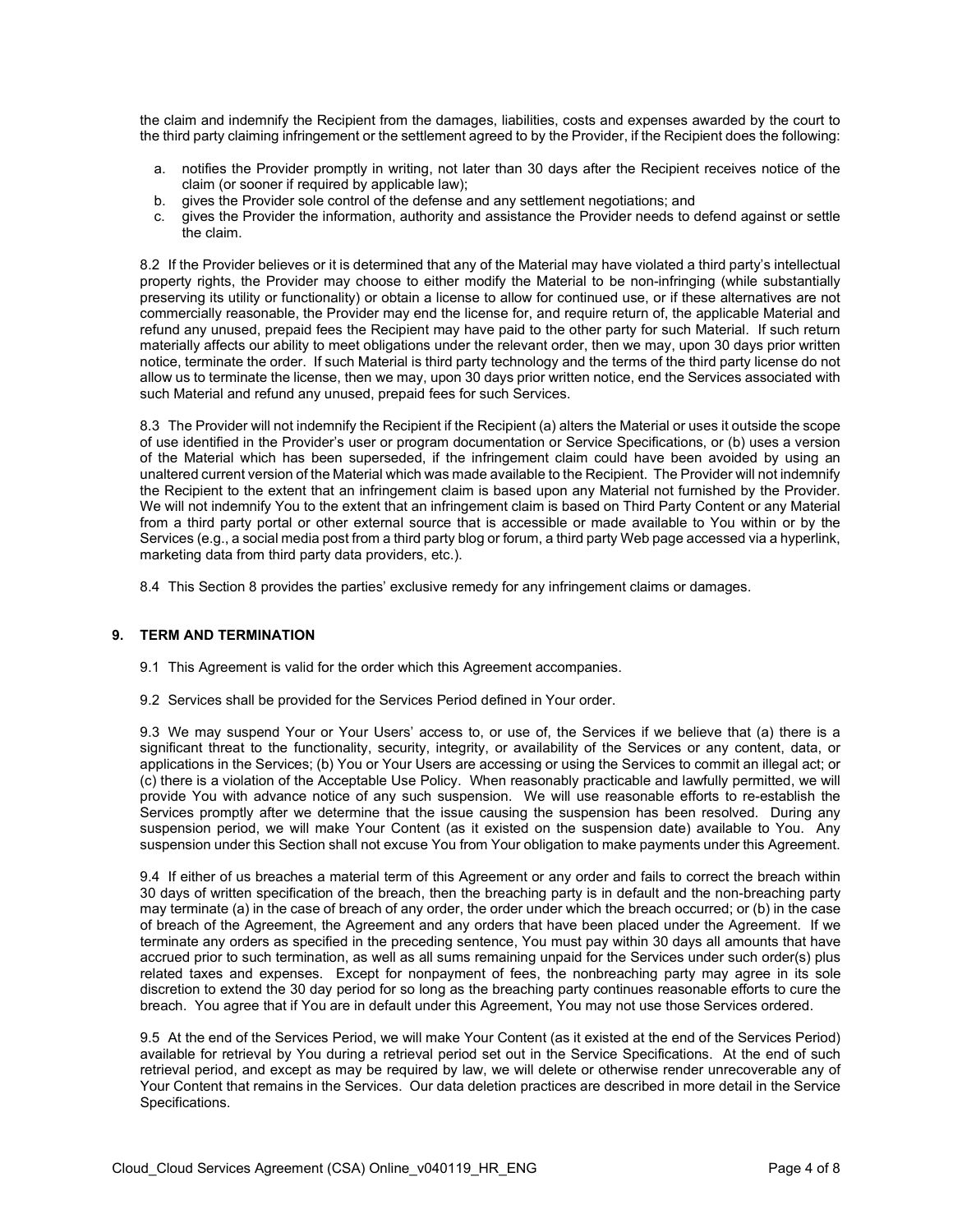9.6 Provisions that survive termination or expiration of this Agreement are those relating to limitation of liability, indemnification, payment and others which by their nature are intended to survive.

#### **10. THIRD-PARTY CONTENT, SERVICES AND WEBSITES**

10.1 The Services may enable You to link to, transfer Your Content or Third Party Content to, or otherwise access, third parties' websites, platforms, content, products, services, and information ("Third Party Services"). Oracle does not control and is not responsible for Third Party Services. You are solely responsible for complying with the terms of access and use of Third Party Services, and if Oracle accesses or uses any Third Party Services on Your behalf to facilitate performance of the Services, You are solely responsible for ensuring that such access and use, including through passwords, credentials or tokens issued or otherwise made available to You, is authorized by the terms of access and use for such services. If You transfer or cause the transfer of Your Content or Third Party Content from the Services to a Third Party Service or other location, that transfer constitutes a distribution by You and not by Oracle.

10.2 Any Third Party Content we make accessible is provided on an "as-is" and "as available" basis without any warranty of any kind. You acknowledge and agree that we are not responsible for, and have no obligation to control, monitor, or correct, Third Party Content. We disclaim all liabilities arising from or related to Third Party Content.

10.3 You acknowledge that: (i) the nature, type, quality and availability of Third Party Content may change at any time during the Services Period, and (ii) features of the Services that interoperate with Third Party Services such as Facebook™, YouTube™ and Twitter™, etc., depend on the continuing availability of such third parties' respective application programming interfaces (APIs). We may need to update, change or modify the Services under this Agreement as a result of a change in, or unavailability of, such Third Party Content, Third Party Services or APIs. If any third party ceases to make its Third Party Content or APIs available on reasonable terms for the Services, as determined by us in our sole discretion, we may cease providing access to the affected Third Party Content or Third Party Services without any liability to You. Any changes to Third Party Content, Third Party Services or APIs, including their unavailability, during the Services Period does not affect Your obligations under this Agreement or the applicable order, and You will not be entitled to any refund, credit or other compensation due to any such changes.

#### **11. SERVICE MONITORING, ANALYSES AND ORACLE SOFTWARE**

11.1 We continuously monitor the Services to facilitate Oracle's operation of the Services; to help resolve Your service requests; to detect and address threats to the functionality, security, integrity, and availability of the Services as well as any content, data, or applications in the Services; and to detect and address illegal acts or violations of the Acceptable Use Policy. Oracle monitoring tools do not collect or store any of Your Content residing in the Services, except as needed for such purposes. Oracle does not monitor, and does not address issues with, non-Oracle software provided by You or any of Your Users that is stored in, or run on or through, the Services. Information collected by Oracle monitoring tools (excluding Your Content) may also be used to assist in managing Oracle's product and service portfolio, to help Oracle address deficiencies in its product and service offerings, and for license management purposes.

11.2 We may (i) compile statistical and other information related to the performance, operation and use of the Services, and (ii) use data from the Services in aggregated form for security and operations management, to create statistical analyses, and for research and development purposes (clauses i and ii are collectively referred to as "Service Analyses"). We may make Service Analyses publicly available; however, Service Analyses will not incorporate Your Content, Personal Data or Confidential Information in a form that could serve to identify You or any individual. We retain all intellectual property rights in Service Analyses.

11.3 We may provide You with the ability to obtain certain Oracle Software (as defined below) for use with the Services. If we provide Oracle Software to You and do not specify separate terms for such software, then such Oracle Software is provided as part of the Services and You have the non-exclusive, worldwide, limited right to use such Oracle Software, subject to the terms of this Agreement and Your order (except for separately licensed elements of the Oracle Software, which separately licensed elements are governed by the applicable separate terms), solely to facilitate Your use of the Services. You may allow Your Users to use the Oracle Software for this purpose, and You are responsible for their compliance with the license terms. Your right to use any Oracle Software will terminate upon the earlier of our notice (by web posting or otherwise) or the end of the Services associated with the Oracle Software. Notwithstanding the foregoing, if Oracle Software is licensed to You under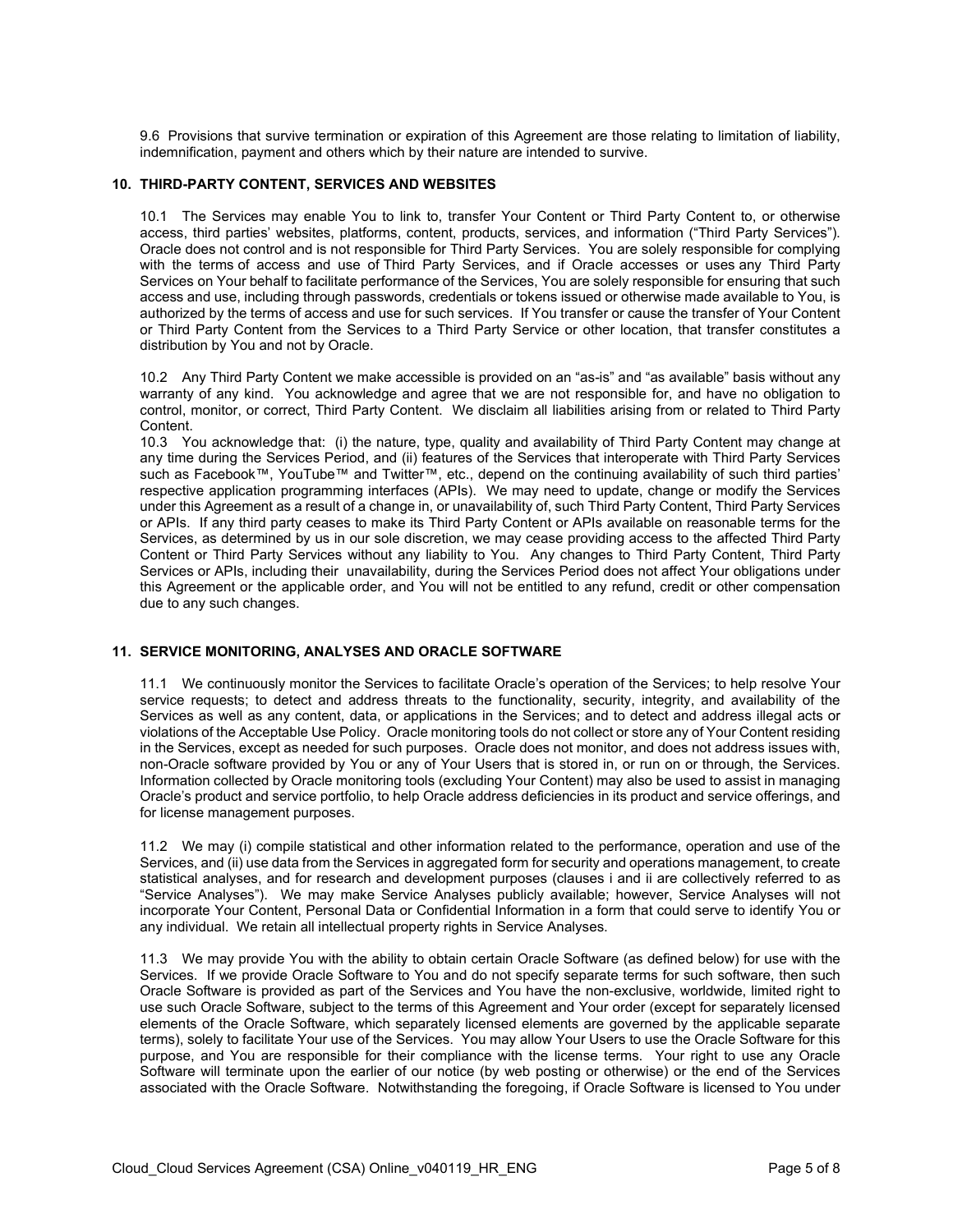separate terms, then Your use of such software is governed by the separate terms. Your right to use any part of the Oracle Software that is licensed under the separate terms is not restricted in any way by this Agreement.

#### **12. EXPORT**

12.1 Export laws and regulations of the United States and any other relevant local export laws and regulations apply to the Services. Such export laws govern use of the Services (including technical data) and any Services deliverables provided under this Agreement, and You and we each agree to comply with all such export laws and regulations (including "deemed export" and "deemed re-export" regulations). You agree that no data, information, software programs and/or materials resulting from the Services (or direct product thereof) will be exported, directly or indirectly, in violation of these laws, or will be used for any purpose prohibited by these laws including, without limitation, nuclear, chemical, or biological weapons proliferation, or development of missile technology.

12.2 You acknowledge that the Services are designed with capabilities for You and Your Users to access the Services without regard to geographic location and to transfer or otherwise move Your Content between the Services and other locations such as User workstations. You are solely responsible for the authorization and management of User accounts across geographic locations, as well as export control and geographic transfer of Your Content.

#### **13. FORCE MAJEURE**

Neither You nor we shall be responsible for failure or delay of performance if caused by: an act of war, hostility, or sabotage; act of God; pandemic; electrical, internet, or telecommunication outage that is not caused by the obligated party; government restrictions (including the denial or cancelation of any export, import or other license); or other event outside the reasonable control of the obligated party. Both You and we will use reasonable efforts to mitigate the effect of a force majeure event. If such event continues for more than 30 days, either of You or we may cancel unperformed Services and affected orders upon written notice. This Section does not excuse either party's obligation to take reasonable steps to follow its normal disaster recovery procedures or Your obligation to pay for the Services.

#### **14. GOVERNING LAW AND JURISDICTION**

This Agreement is governed by the laws of the Republic of Croatia and each party agrees to submit to the exclusive jurisdiction of, and venue in, the courts in Zagreb, Croatia in any dispute arising out of or relating to this Agreement.

#### **15. NOTICE**

15.1 Any notice required under this Agreement shall be provided to the other party in writing. If You have a legal dispute with us or if You wish to provide a notice under the Indemnification Section of this Agreement, or if You become subject to insolvency or other similar legal proceedings, You will promptly send written notice to: Oracle Hrvatska d.o.o., Strojarska cesta 22, 10000 Zagreb, Croatia, Attention: Legal Counsel.

15.2 We may give notices applicable to our Services customers by means of a general notice on the Oracle portal for the Services, and notices specific to You by electronic mail to Your e-mail address on record in our account information or by written communication sent by first class mail or pre-paid post to Your address on record in our account information.

#### **16. ASSIGNMENT**

You may not assign this Agreement or give or transfer the Services, or any interest in the Services, to another individual or entity.

#### **17. OTHER**

17.1 We are an independent contractor, and each party agrees that no partnership, joint venture, or agency relationship exists between the parties.

17.2 Our business partners and other third parties, including any third parties with which the Services have integrations or that are retained by You to provide consulting services, implementation services or applications that interact with the Services, are independent of Oracle and are not Oracle's agents. We are not liable for, bound by, or responsible for any problems with the Services or Your Content arising due to any acts of any such business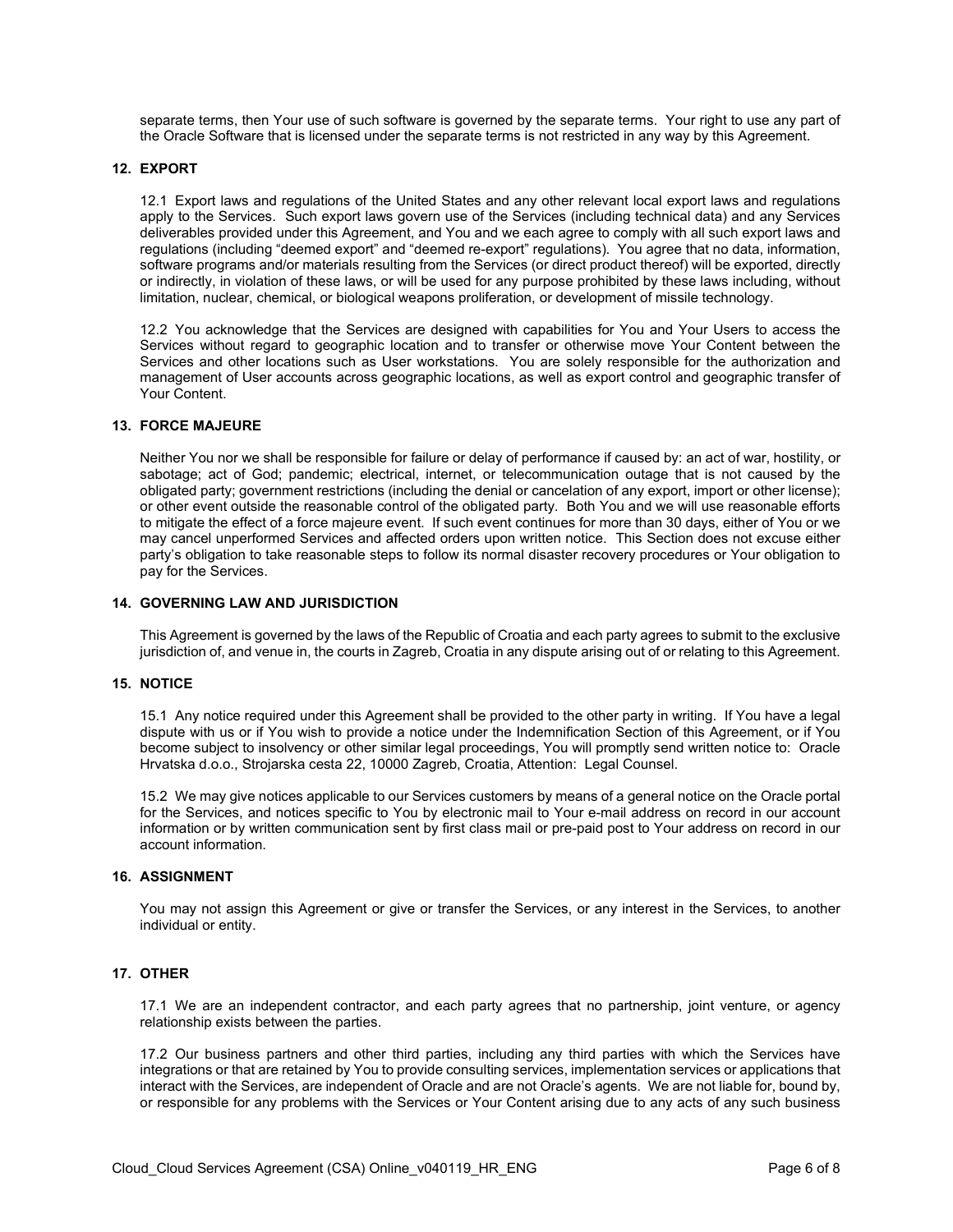partner or third party, unless the business partner or third party is providing Services as our subcontractor on an engagement ordered under this Agreement and, if so, then only to the same extent as we would be responsible for our resources under this Agreement.

17.3 If any term of this Agreement is found to be invalid or unenforceable, the remaining provisions will remain effective and such term shall be replaced with another term consistent with the purpose and intent of this Agreement.

17.4 Except for actions for nonpayment or breach of Oracle's proprietary rights, no action, regardless of form, arising out of or relating to this Agreement may be brought by either party more than two years after the cause of action has accrued.

17.5 Prior to entering into an order governed by this Agreement, You are solely responsible for determining whether the Services meet Your technical, business or regulatory requirements. Oracle will cooperate with Your efforts to determine whether use of the standard Services are consistent with those requirements. Additional fees may apply to any additional work performed by Oracle or changes to the Services. You remain solely responsible for Your regulatory compliance in connection with Your use of the Services.

17.6 Upon forty-five (45) days written notice and no more than once every twelve (12) months, Oracle may audit Your use of the Cloud Services to ensure Your use of the Cloud Services is in compliance with the terms of the applicable order and this Agreement. Any such audit shall not unreasonably interfere with Your normal business operations.

You agree to cooperate with Oracle's audit and to provide reasonable assistance and access to information reasonably requested by Oracle.

The performance of the audit and non-public data obtained during the audit (including findings or reports that result from the audit) shall be subject to the provisions of section 4 (Nondisclosure) of this Agreement.

If the audit identifies non-compliance, You agree to remedy (which may include, without limitation, the payment of any fees for additional Cloud Services) such non-compliance within 30 days of written notification of that noncompliance. You agree that Oracle shall not be responsible for any of Your costs incurred in cooperating with the audit.

#### **18. ENTIRE AGREEMENT**

18.1 You agree that this Agreement and the information which is incorporated into this Agreement by written reference (including reference to information contained in a URL or referenced policy), together with the applicable order, is the complete agreement for the Services ordered by You and supersedes all prior or contemporaneous agreements or representations, written or oral, regarding such Services.

18.2 It is expressly agreed that the terms of this Agreement and any Oracle order shall supersede the terms in any purchase order, procurement internet portal, or other similar non-Oracle document and no terms included in any such purchase order, portal, or other non-Oracle document shall apply to the Services ordered. In the event of any inconsistencies between the terms of an order and the Agreement, the order shall take precedence; however, unless expressly stated otherwise in an order, the terms of the Data Processing Agreement shall take precedence over any inconsistent terms in an order. This Agreement and orders hereunder may not be modified and the rights and restrictions may not be altered or waived except in a writing signed or accepted online by authorized representatives of You and of Oracle; however, Oracle may update the Service Specifications, including by posting updated documents on Oracle's websites. No third party beneficiary relationships are created by this Agreement.

# **19. AGREEMENT DEFINITIONS**

19.1 **"Oracle Software"** means any software agent, application or tool that Oracle makes available to You for download specifically for purposes of facilitating Your access to, operation of, and/or use with, the Services.

19.2 **"Program Documentation"** refers to the user manuals, help windows, readme files for the Services and any Oracle Software. You may access the documentation online a[t http://oracle.com/contracts](http://oracle.com/contracts) or such other address specified by Oracle.

19.3 **"Service Specifications"** means the following documents, as applicable to the Services under Your order: